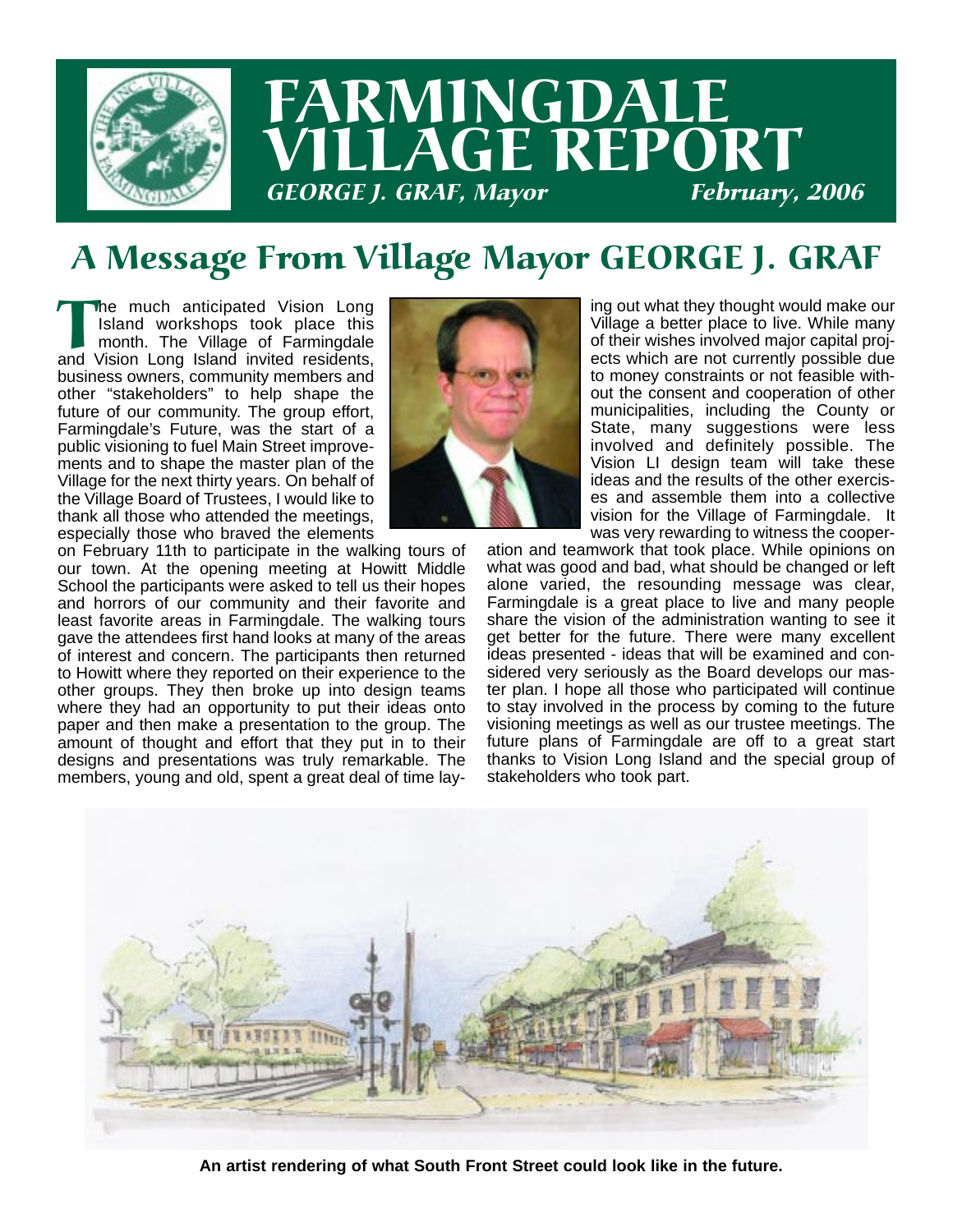### Shaping Farmingdale's Future Photos from the three day Vision Long Island Event





















Proposed Elevation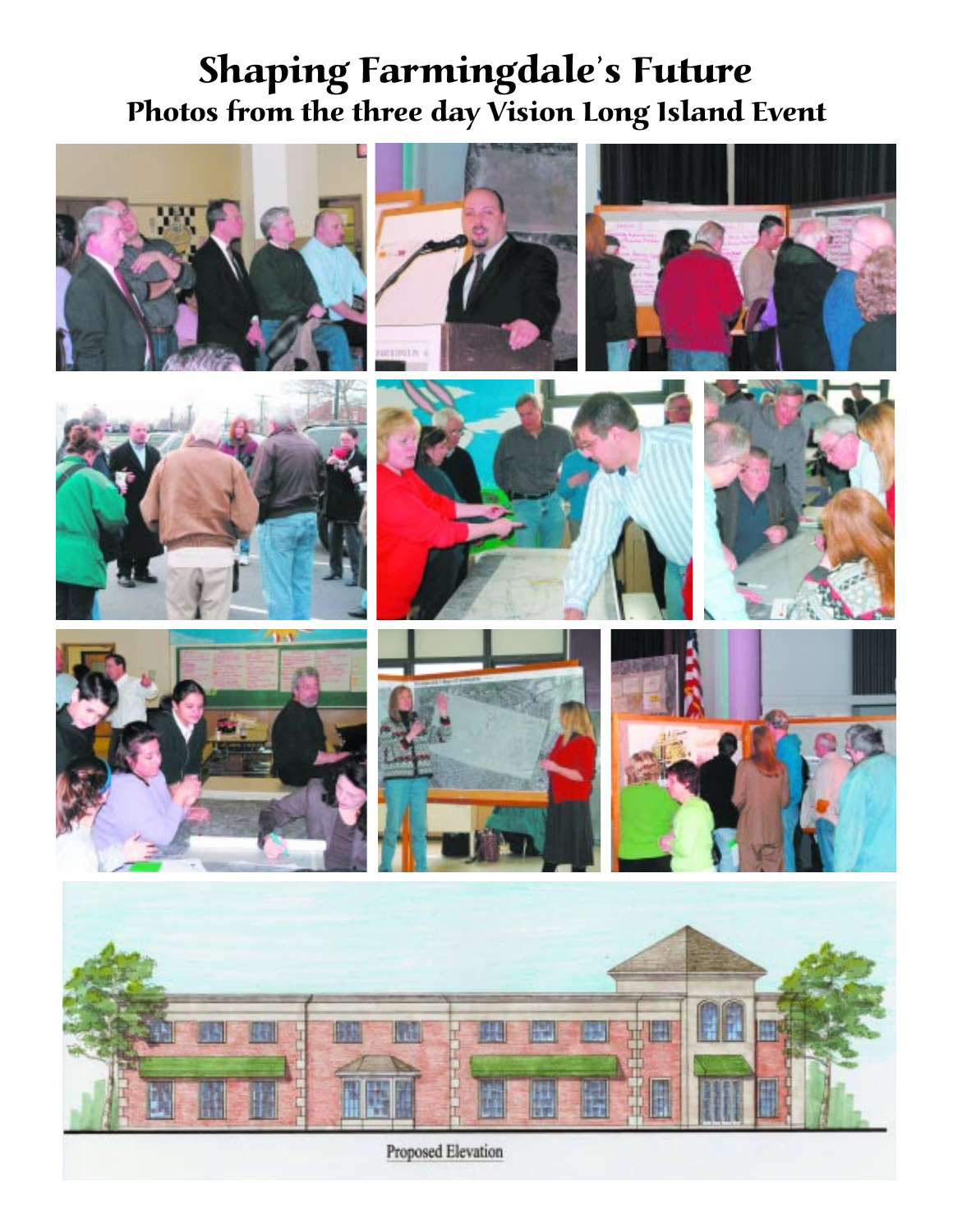#### Farmingdale Fire Department Installation Dinner



**Mayor George Graf recently attended the Farmingdale Fire Department's Annual Installation Dinner. He joined with Town Of Oyster Bay Councilman Anthony Macagnone to recognized ex-Chief Rich Tortoso for his service and dedication to the department and the Farmingdale Community. Pictured l-r : 2nd Assistant Chief Keith Ryan, 1st Assistant Chief Skip Schumeyer, Chief John Salerno, ex-Chief Rich Tortoso, Councilman Macagnone, Mayor Graf and ex-Commissioner Ken Tortoso, Sr.**



The Farmingdale Fire Department's Fund Drive is currently underway. Please support these brave men and women who are on call 24 hours a day, 365 days a year to respond to fires, accidents and medical emergencies. They leave the comfort and safety of their homes to come to the aid of those in need.

#### Search Begins for New Village Attorney

Since current Village Attorney Gregory W. Carman, Jr., Esq., has announced in January that he would not seek re-appointment to the position, the Mayor and the Board of Trustees have commenced their search for a new



Village Attorney. The Mayor intends to appoint an attorney with a strong background in municipal law, including zoning and real estate. The Mayor has started to develop a list of potential candidates for the position with those criteria in mind. Consistent with the administration's goals, the Village's legal fees for the past year and a half have been substantially lower than prior years. The Mayor and the Board will look to hire the most qualified individual or firm that will agree to a retainer that will allow the Village to keep to its current established fee structure.